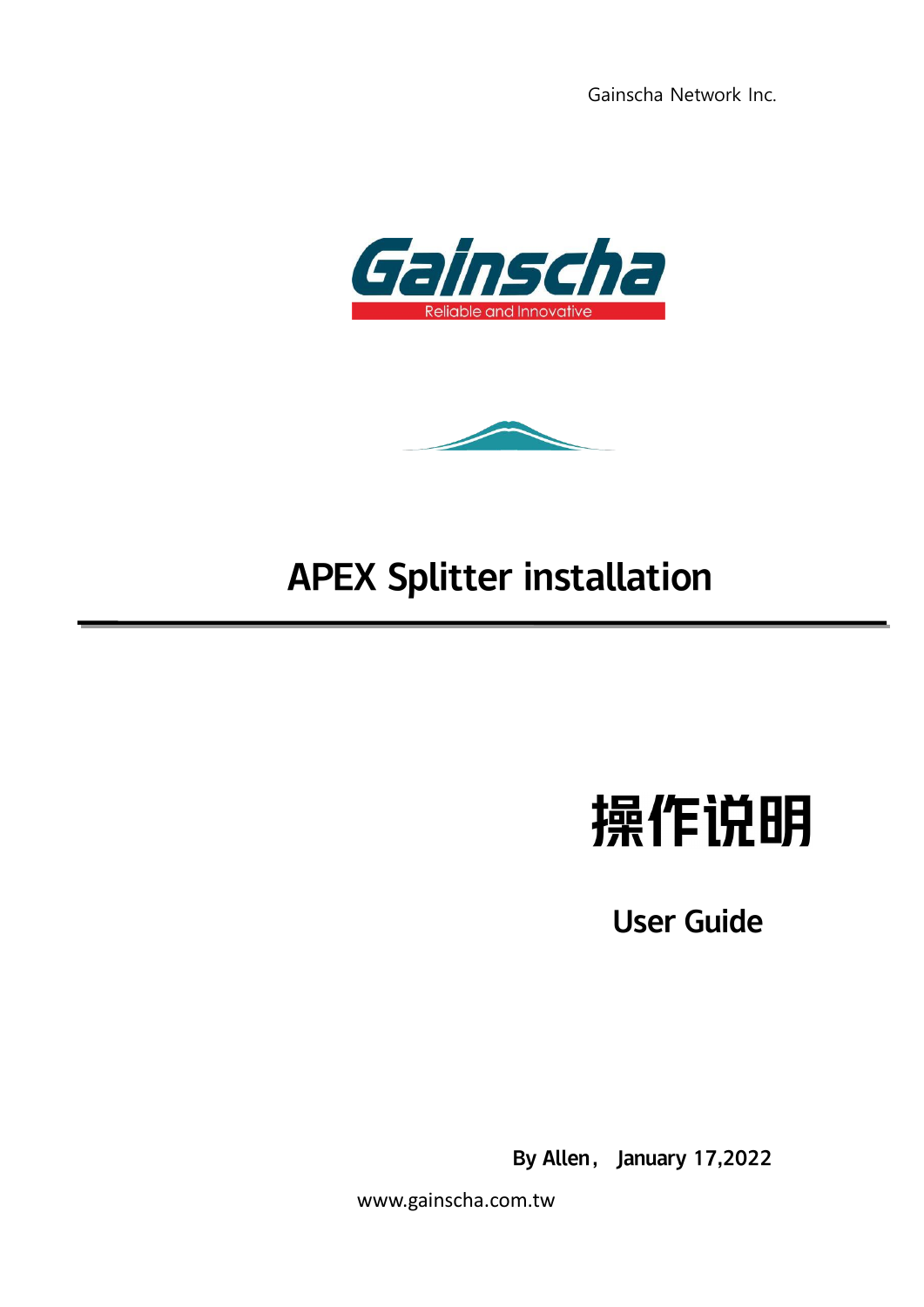### **Removing instructions**

#### 一.**Removing needs:**

- **1.** Apex printer
- **2.**Screwdriver
- **3.**detacher

#### 二**. Installation process:**

**1.** Remove the two screws for the front-end baffle of the printer :



**2.** Lift the baffle up, and remove it:



**3.** Plug the line of the stripper into the line port as shown below: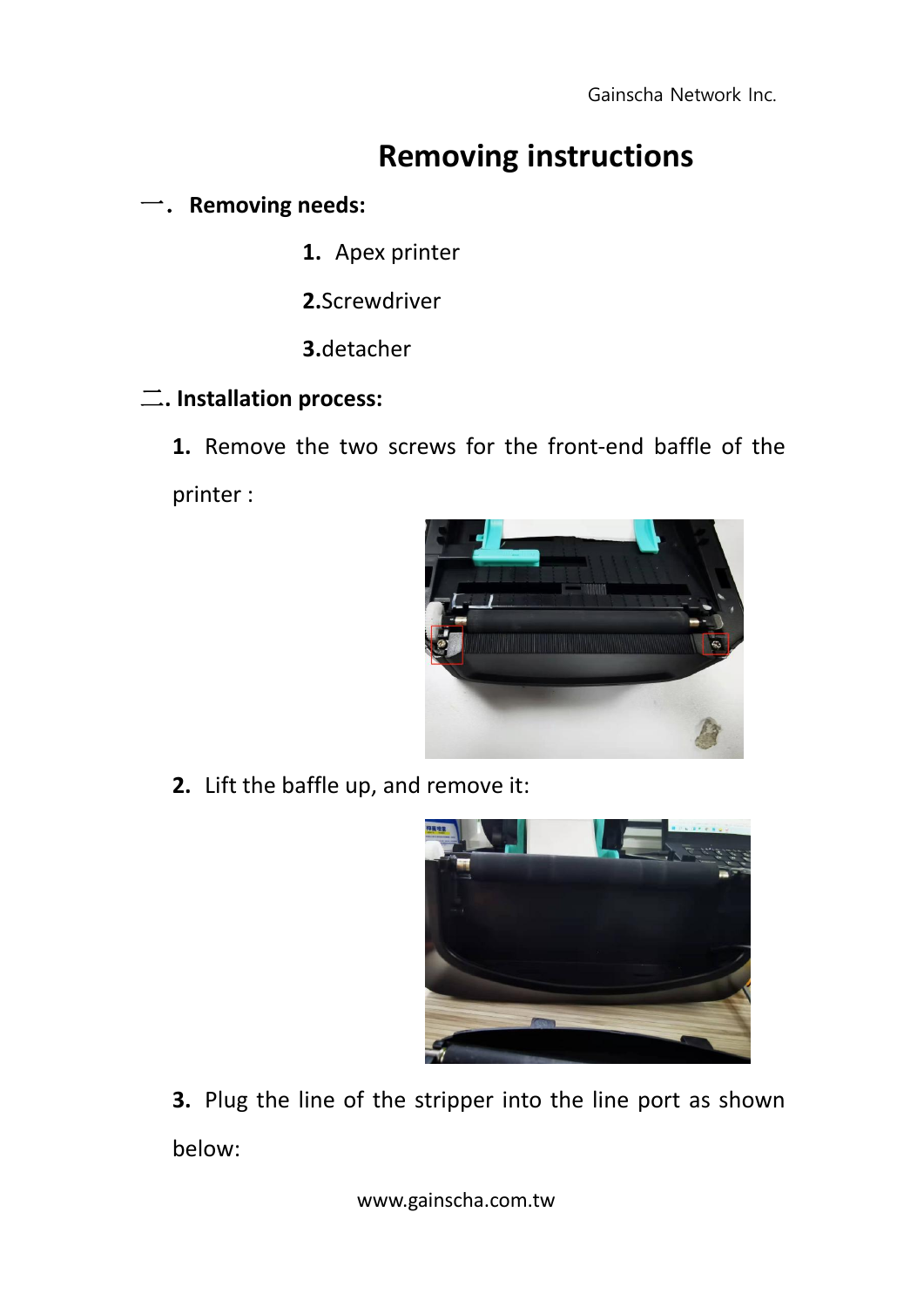

**4.** Remove the rear housing screws.



**5.** Find the wire connector for the stripper and insert the "Number 1 mark position" in the figure below: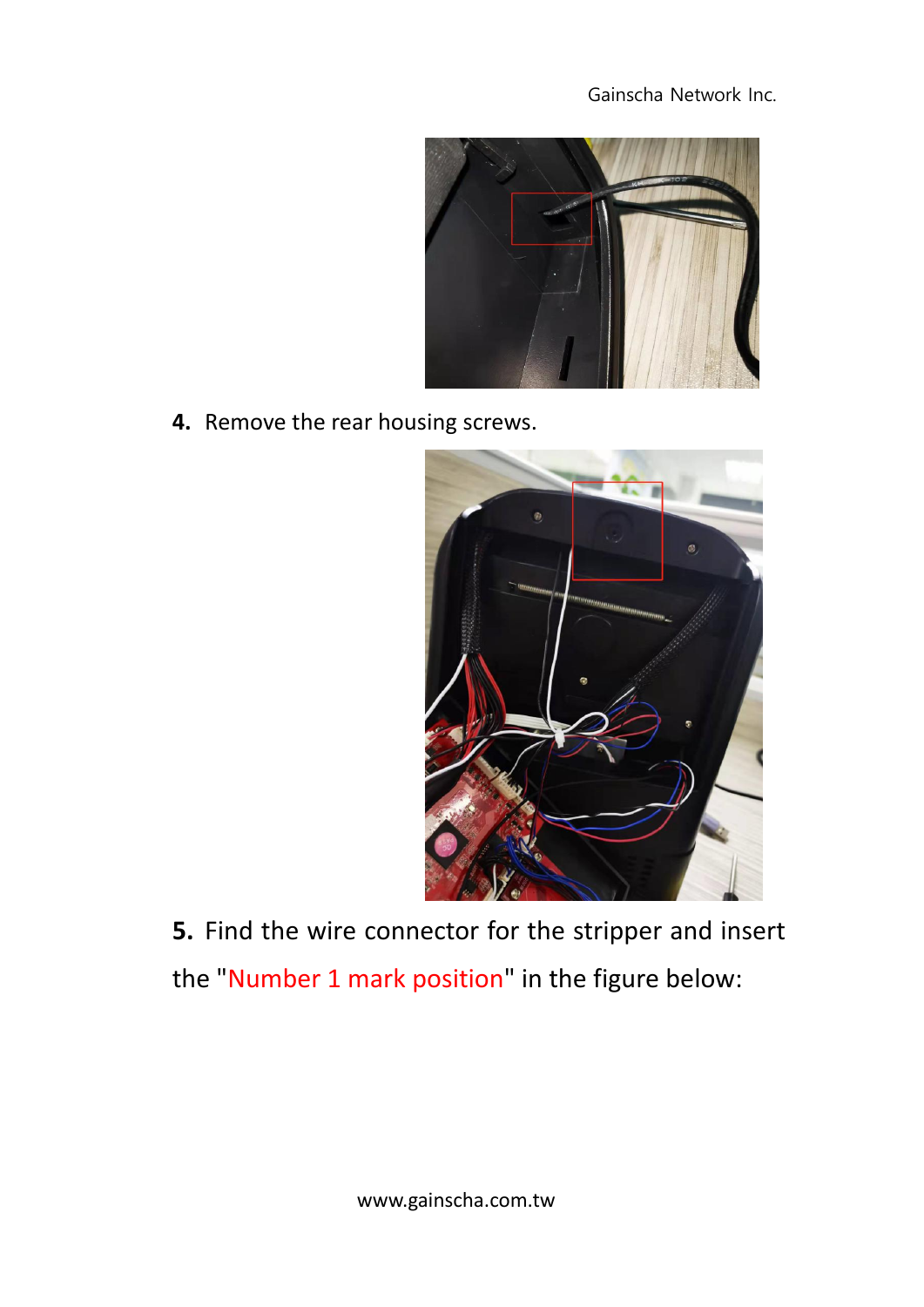

**6.** Install the rear housing of the printer motherboard to place the small bumps under the housing in the groove:



**7.** Hands hold the drawing circle in the picture, to the "arrow" direction of the rear bottom shell to hear a crisp sound after installing the bottom shell screw of the mouth on the figure below: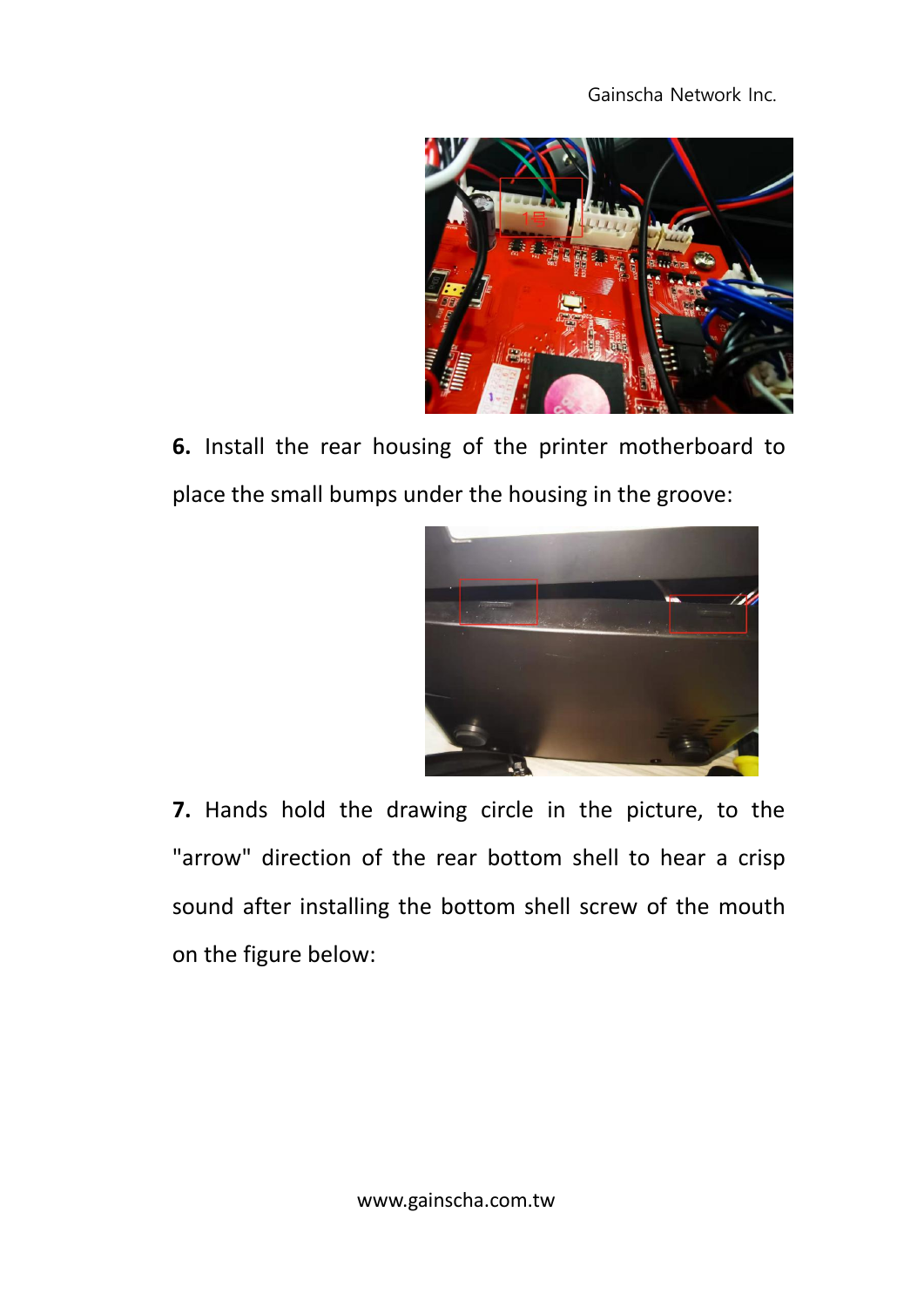

**8.** Card the bump of the stripper into the groove as shown below:



**9.** The screw hole of the stripper is stuck into the card slot, press the drawing circle in the picture inside, hear the "card" and install the stripper screw in the figure below:

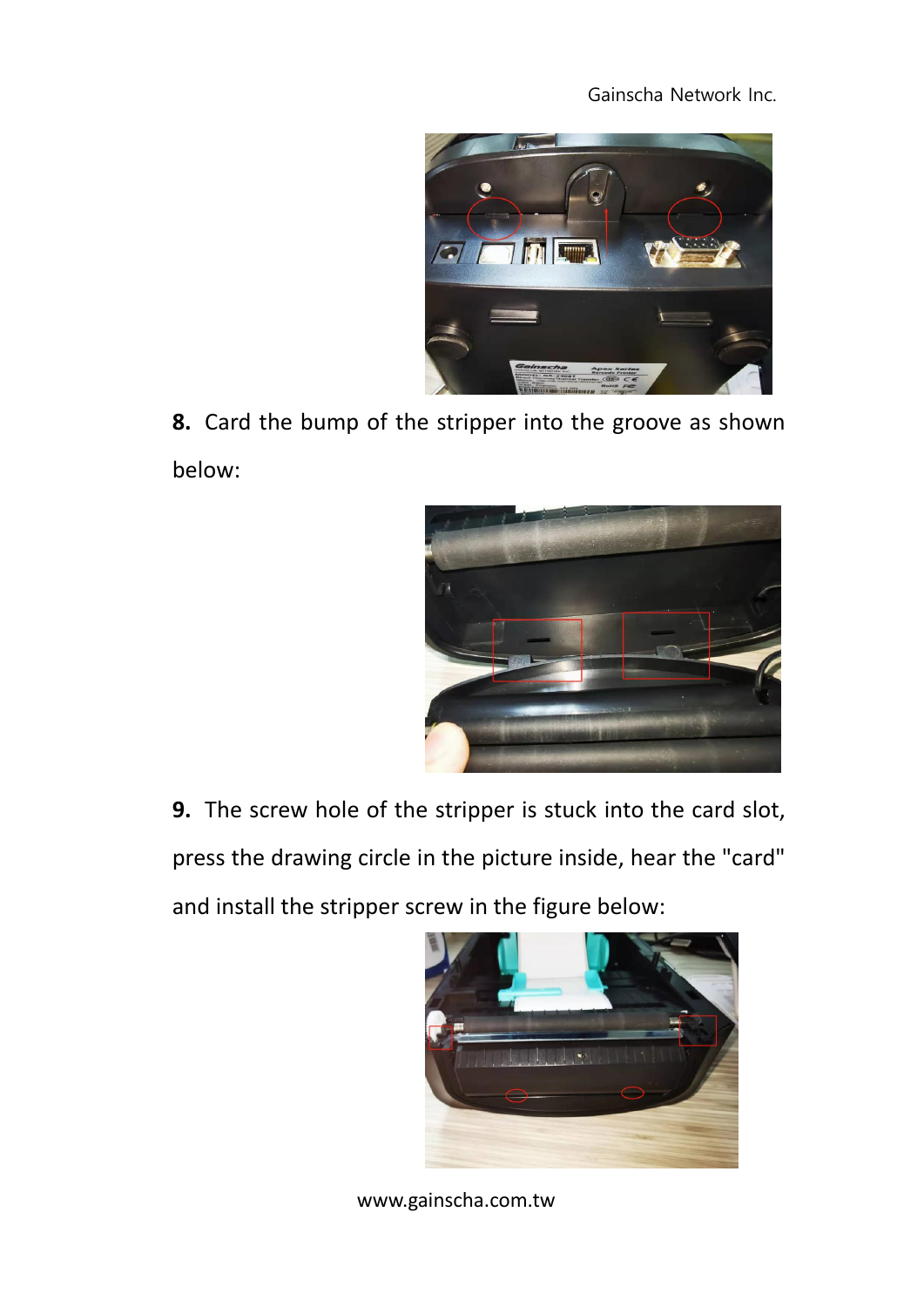**10.**Open the stripper and pass the label bottom paper through the stripper as shown in the figure below:



**Note: (Always tear through the label through the splpper)**

**11.**Turn off the stripping, cover the printer cover, and power the USB to the computer. Open Control Panel  $-\rightarrow$  Device & Printer  $-\rightarrow$  Find the corresponding printer model Right-click  $-\rightarrow$  Select Print Preferences in the figure below: